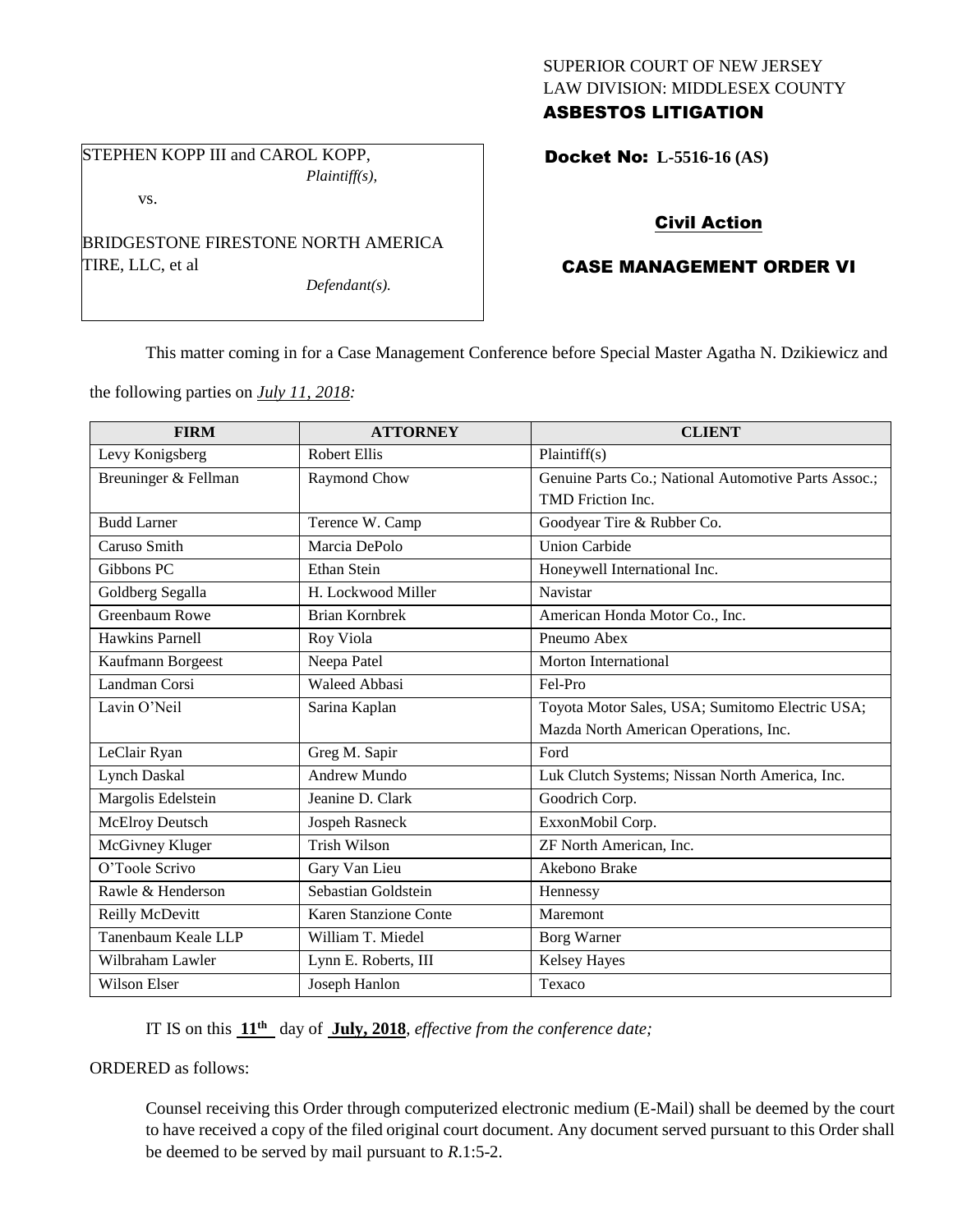### **DISCOVERY**

- October 12, 2018 Fact discovery, including depositions, shall be completed by this date. Plaintiff's counsel shall contact the Special Master within one week of this deadline if all fact discovery is not completed.
- October 12, 2018 Depositions of corporate representatives shall be completed by this date.

#### **EARLY SETTLEMENT**

December 14, 2018 Settlement demands shall be served on all counsel and the Special Master by this date.

#### **SUMMARY JUDGMENT MOTION PRACTICE**

- December 14, 2018 Plaintiff's counsel shall advise, in writing, of intent not to oppose motions by this date.
- January 18, 2019 Summary judgment motions shall be filed no later than this date.
- February 15, 2019 Last return date for summary judgment motions.

#### **MEDICAL DEFENSE**

- November 13, 2018 Plaintiff shall serve medical expert reports by this date.
- November 13, 2018 Upon request by defense counsel, plaintiff is to arrange for the transfer of pathology specimens and x-rays, if any, by this date.
- March 29, 2019 Defendants shall identify its medical experts and serve medical reports, if any, by this date. In addition, defendants shall notify plaintiff's counsel (as well as all counsel of record) of a joinder in an expert medical defense by this date.

#### **LIABILITY EXPERT REPORTS**

- November 13, 2018 Plaintiff shall identify its liability experts and serve liability expert reports or a certified expert statement by this date or waive any opportunity to rely on liability expert testimony.
- March 29, 2019 Defendants shall identify its liability experts and serve liability expert reports, if any, by this date or waive any opportunity to rely on liability expert testimony.

#### **EXPERT DEPOSITIONS**

April 30, 2019 Expert depositions shall be completed by this date. To the extent that plaintiff and defendant generic experts have been deposed before, the parties seeking that deposition in this case must file an application before the Special Master and demonstrate the necessity for that deposition. To the extent possible, documents requested in a deposition notice directed to an expert shall be produced three days in advance of the expert deposition. The expert shall not be required to produce documents that are readily accessible in the public domain.

 $\_$  ,  $\_$  ,  $\_$  ,  $\_$  ,  $\_$  ,  $\_$  ,  $\_$  ,  $\_$  ,  $\_$  ,  $\_$  ,  $\_$  ,  $\_$  ,  $\_$  ,  $\_$  ,  $\_$  ,  $\_$  ,  $\_$  ,  $\_$  ,  $\_$  ,  $\_$  ,  $\_$  ,  $\_$  ,  $\_$  ,  $\_$  ,  $\_$  ,  $\_$  ,  $\_$  ,  $\_$  ,  $\_$  ,  $\_$  ,  $\_$  ,  $\_$  ,  $\_$  ,  $\_$  ,  $\_$  ,  $\_$  ,  $\_$  ,